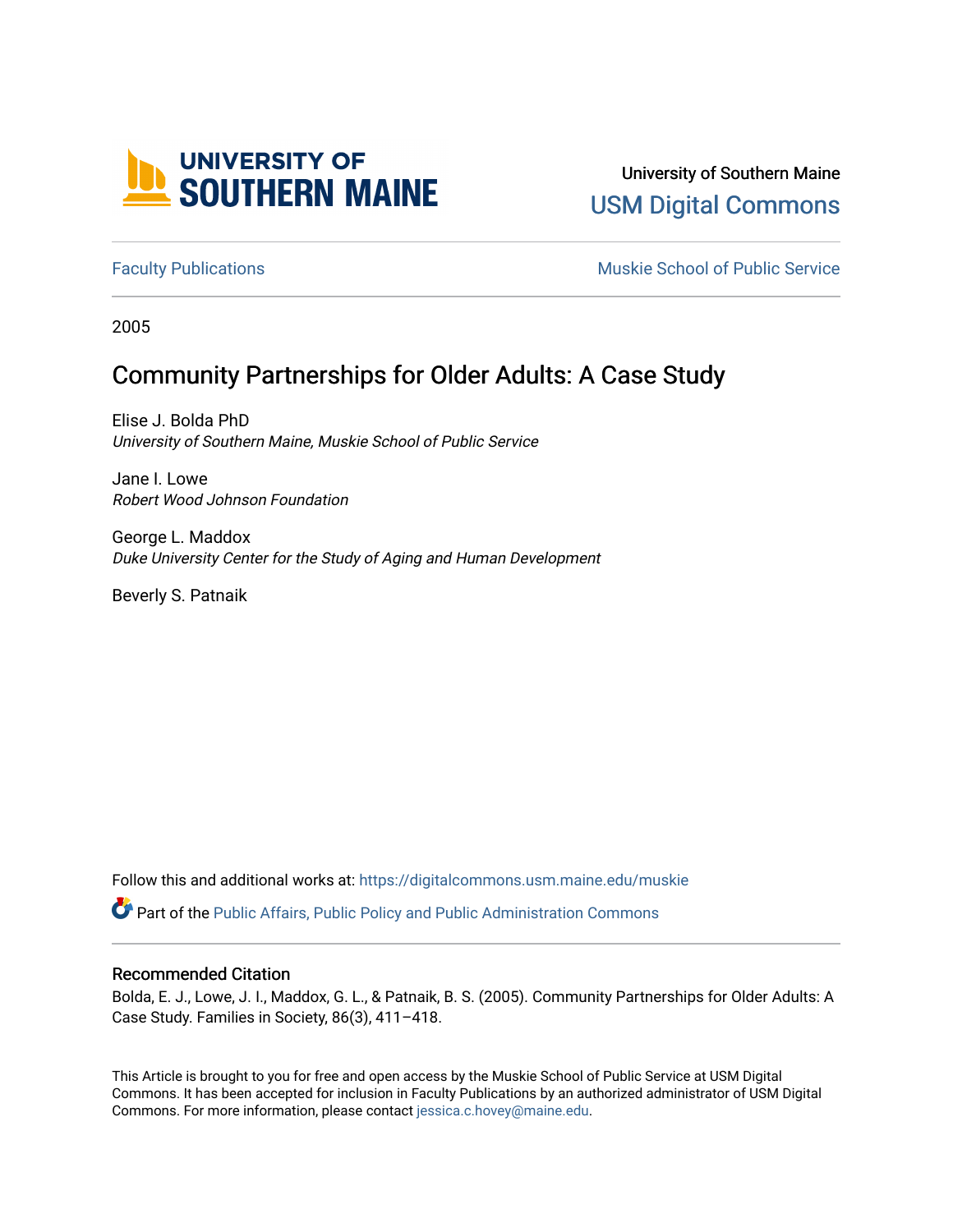CAPACITY BUILDING IN COMMUNITIES

# **Community Partnerships for Older Adults: A Case Study**

*Elise J. Bolda, Jane Isaacs Lowe, George L. Maddox, & Beverly S. Patnaik*

#### **ABSTRACT**

Over the past several decades, federal policy has made states and communities increasingly more responsible for providing long-term care for older adults. The Community Partnerships for Older Adults, a national program of The Robert Wood Johnson Foundation, saw this as an opportunity to explore new, sustainable ways to meet current and future needs for community-based longterm care. This initiative focuses on collaborative organizational partnerships, a distinctive philosophy of teaching and learning through the exchange of experience between communities, and program learning focusing on known factors promoting organizational sustainability. Using principles that emphasize the development of social capital and collective efficacy, the authors present a case study of the early experiences of this initiative to address the challenges inherent in meeting the growing supportive service needs of older adults. The implications of this multisite community intervention for social work education and practice in aging are discussed.

**FR** commute their creation in 1965, Medicare, Medicaid, and the Older Americans Act have been the primary federal policy and public funding sources for support to older adults. Federal policy established by this landmark rom their creation in 1965, Medicare, Medicaid, and the Older Americans Act have been the primary federal policy and public funding sources for support to legislation was largely focused on nursing home care, with minimal public funding for home and communitybased options. However, this institutional bias of federal policy began to shift in the mid-1980s with the advent of "the new federalism," as responsibility for long-term care began to devolve to states (Caro & Morris, 2003). The new federalism, while leaving the federal government very much involved in Medicare and Medicaid administrative rules, provided communities with the necessity and opportunity to develop home- and communitybasedcare. Most notable was the introduction of homeand community-based service waiver options for persons who would otherwise be served by nursing facilities under state Medicaid programs.

More recently, growing demand and shrinking public funding have set the stage for further devolution of longterm care from states to counties and communities. For example, beginning in the late 1990s, Florida, Minnesota, and New York State initiated county planning efforts to address the growing needs of older adults. In 2004, under then-President Dick Kempthorne, the National Governors Association adopted long-term care policy initiatives that include calls for greater involvement of communities. There is certainly some urgency to such initiatives given the stark realities of our rapidly aging society. A number of demographic trends—including the aging of the baby boomers,

*Families in Society: The Journal of Contemporary Social Services* | **www.familiesinsociety.org** | Copyright 2005 Alliance for Children and Families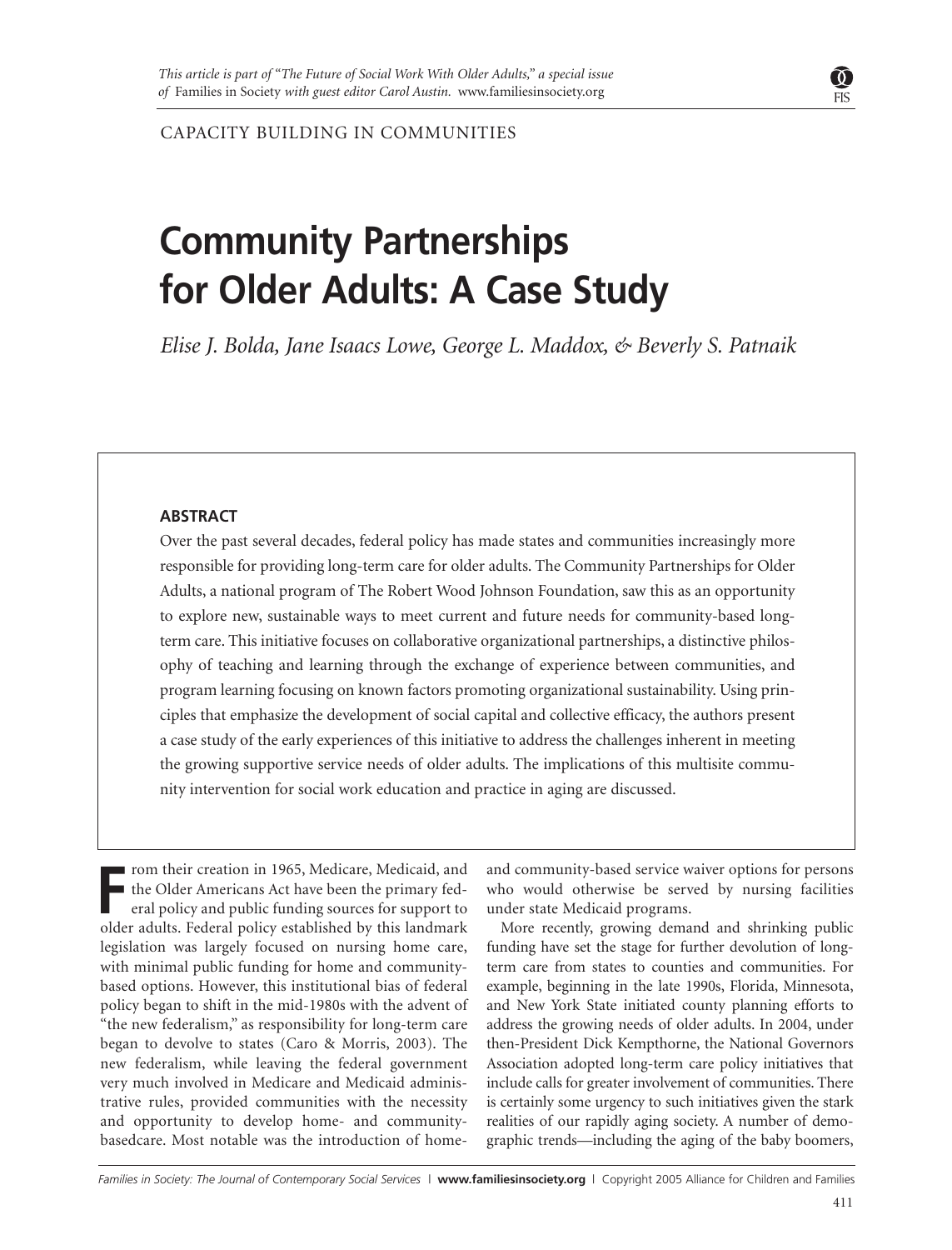the extension of longevity after age 65, and the greater potential for chronic illness and disability among people living well into their 80s and 90s—will significantly increase the demand for community-based long-term care in the 21st century.

The current long-term care system is not prepared for this challenge. The consequences for vulnerable older people and their family caregivers can be poor quality of life, unnecessary deterioration of health, and onset of secondary disability. With communities across the nation being forced to take a hard look at the needs of an aging population, a much-needed renaissance is springing up to forge community solutions. Thus, the Community Partnerships for Older Adults (CPFOA) program is built on the premise that promoting community partnerships among the public, private, and voluntary sectors and older adults and their families is a powerful tool for bringing about real long-term care change and improvement. Community partnership development serves as a microcosm for the application of community-building concepts and as a model and signal to the larger community encouraging a collaborative approach to addressing the complex issues communities face as they seek to improve and prepare for meeting the needs of their growing older population.

## **The Genesis of the Community Partnerships for Older Adults Program**

Over the past 25 years, The Robert Wood Johnson Foundation  $(RW)F$ <sup>1</sup> has supported initiatives that have focused on expanding home- and community-based services for older persons and persons with disabilities. This body of work has included programs that focus on longterm care policy and financing options and promote consumer-directed services, design of innovative service delivery models (e.g., affordable assisted living, supportive housing, and adult day services), and support for frontline long-term care workforce development. The CPFOA program is a complement to these earlier RWJF program initiatives and grew from the understanding that population aging will be an increasingly dominant driver of public policy and that by acting now there is adequate time to prepare for our aging future.

To foster community partnerships to improve long-term care and supportive services systems, CPFOA provides communities with the opportunity to explore their resources and use their ingenuity to counter one of the worst sequelae of federal aging policy: the fragmentation of support systems borne of the "silo" funding of services. Recognizing that every community is unique in terms of its leadership, perceived need, and resources, these partnerships have the potential to engage all members of the community in working collaboratively and creatively toward developing a vision for current and future long-term care.

## **Concepts for Organizing Community Partnerships**

As the program developed, it has drawn on the community development and partnership literature from the fields of social work, public health, and community and economic development. Current theories of community development that underlie this study, particularly theories of creating social capital, provided the background for this case study. The development of social capital and collective efficacy provide attractive organizing concepts for understanding what we can learn from these literatures about the variability of communities and the formal and informal relationships that shape each community's potential to respond to complex social needs. At their root, collaborative partnerships have as their mission the enhancement of social capital and the development of a sense of collective efficacy to improve their communities.

## **Social Capital**

There are multiple definitions of social capital that encompass the relationships, mutual trust and norms of communities and neighborhoods that engender a mutual willingness to take collective action for common good (Coleman, 1990; Kawachi & Berkman, 2000; Putnam, 1993). Although these definitions vary, there is general consensus that social capital is a collective feature of communities, neighborhoods, and societies (ecologic characteristic), in contrast to individual characteristics like social supports and social networks. Social capital, or the absence thereof, has been shown to have a direct influence on community and neighborhood health and well-being (Lochner, Kawachi, Brennan, & Buka, 2003; Kawachi, Kennedy, Lochner, & Prothrow-Stith, 1999; Sampson & Morenoff, 2001). Although the mechanisms are not well understood, potential pathways through which social capital may have its impact on individual health have been suggested, including through influence on access to services or through effects on psychosocial processes (Kawachi & Berkman, 2000). The mechanism of influence on access to services is addressed by what has been described as the institutional dimension of social capital that is reflected in the embeddedness of neighborhood groups' linkages with other groups, both within and outside the community (Sampson, Morenoff, & Earls, 1999). Collective efficacy—the mutual belief in the capacity to intervene to achieve common good—adds the dimension of local informal social control to social capital and addresses the psychosocial mechanism through which social capital influences health (Sampson, Raudenbush, & Earls, 1997).

Although there is no single or simple approach to the development of social capital, there is evidence that the

 $^{\rm 1}$ www.rwjf.org.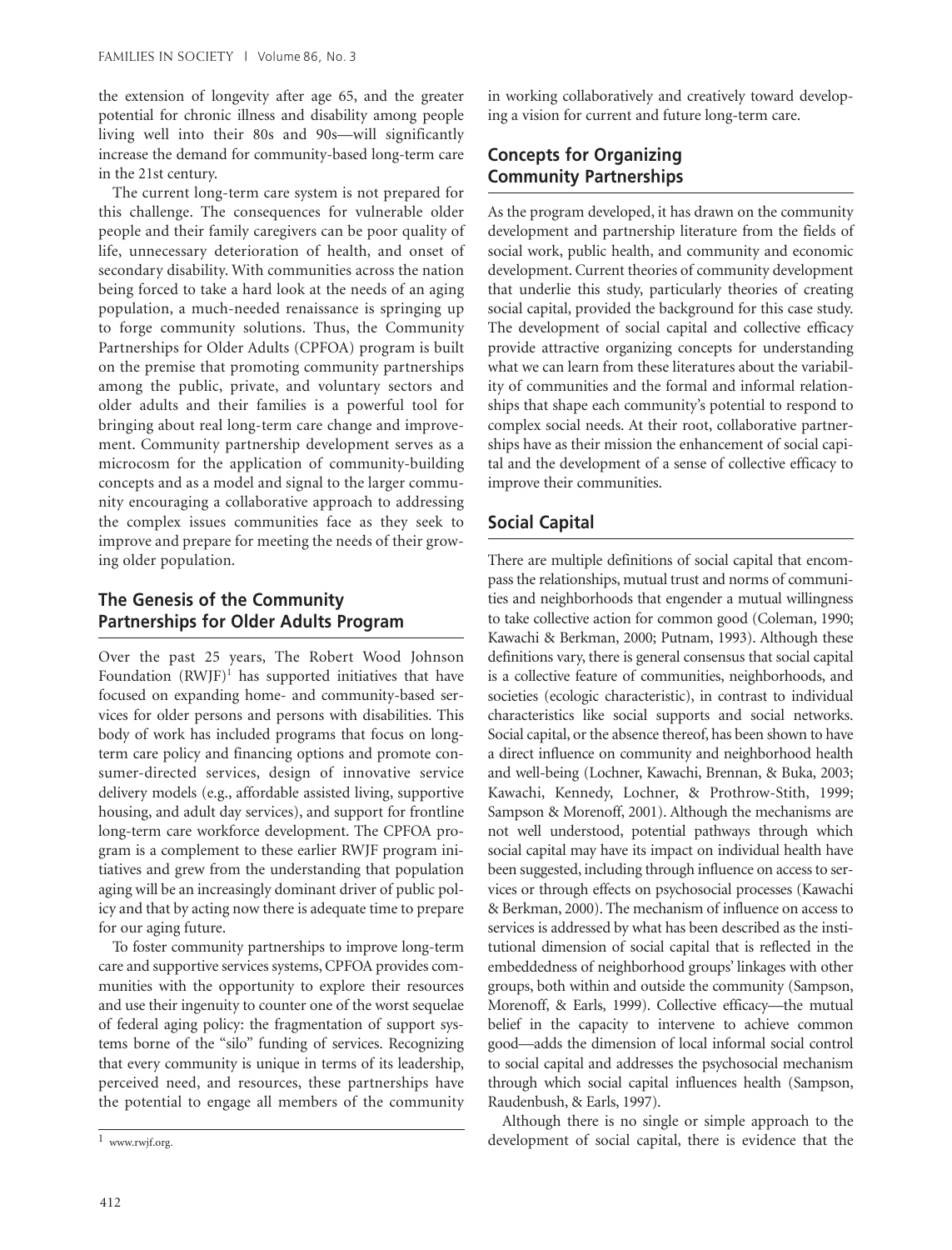absence of social capital can be modified (Kawachi & Berkman, 2000). The literature on the development of social capital and collective efficacy reports mixed success and suggests that success will depend on creative linking of local strategies that engage residents, neighborhoods, and local institutions from the bottom up in partnership with broader organizations and systemic policies that foster collaboration from the top down (Sampson & Morenoff, 2001, p. 385). The development of this linkage is a primary objective of the collaborative partnerships promoted by CPFOA to develop the social capital and sense of collective efficacy in communities that underlie innovations in social care that are likely to be sustainable.

From the bottom-up perspective on development of social capital, the social work literature provides an understanding of the interactions of individual and family capacities and needs in the context of challenges and resources of their immediate neighborhood environment (Saleebey, 2004). Chaskin (1997) provides a synthesis of the literature on the dynamics of political, economic, and social pressures on neighborhoods and their inhabitants. Each community's potential or stock of social capital varies. Yet it is clear that community leadership plays a central role in motivating community members and the linking of resources within the neighborhood. Local leadership also plays a pivotal role in creating linkages with resources external to their immediate environment. A key role of organizational leadership is to develop innovative programs of care that come to be perceived as central to community values.

#### **Collaborative Community Partnerships**

Bottom-up strategies that foster citizen participation through leadership development and inclusiveness of constituents in problem identification, program development, and organizational decision making are key features of empowerment practices that contribute to the development of social capital (Hardina, 2003). Workbooks for coalition building describe these principles as beginning with identification of shared values, inclusive membership, organizational competence (leadership, democratic decision making, effective internal and external communications, effective use of resources and staffing), good planning, doable action with early success, hope and celebration (to affirm the groups' strengths), time and persistence, and internal review and evaluation to learn from success and failures (Kaye & Wolff, 2002).

From the top-down perspective of developing social capital, the strategic management and community development literature offer definitions, measures, and explanations of the structures, processes, and outcomes of interorganizational relationships and voluntary collaborative alliances that form to address problems too complex to be solved by a single entity (Glickman & Servon, 1998, 2003; Gray & Wood, 1991; Van de Ven, 1976).

Research on effective sustainable organizations has explained why no single organizational form ensures sustained success. Both context and leadership are key factors in sustainable organizations. Communities differ in defining priority problems to be solved, in their traditions of inclusiveness in making decisions, and in resources available to them. In addition, the motivation, resourcefulness, and sustained commitment of leaders vary. The result is that a variety of organizational forms can prove to be successful and sustainable. Recognizing the importance of these varying contextual features, collaborative partnerships appear to be distinctly positioned to create sustainable coordinated services for older adults that for decades have suffered from fragmentation of policy and resources.

#### **Learning Focus: Understanding Sustainability of Partnerships**

What is it about community partnerships that increase their potential for successful and sustainable results in light of the differences among communities and the variability of structures and process used to build social capital for community problem solving? Mitchell and Shortell (2000) have developed and illustrated the concept of organizational centrality that forecasts the sustainability of collaborative community partnerships. As conceptualized by Mitchell and Shortell (2000), the three key concepts are governance, management, and centrality. The importance of governance is in ensuring that organizations are sensitive to the diversity and complexities of their community, its values, and preferred strategies for decision making that tend to generate conflicts of interest. Their emphasis on governance makes the connection between organizational leadership and the visions and values that are intended to enhance community well-being. Effective governing boards are expected to display a key characteristic of leadership for ensuring organizational sustainability: They listen to and learn from the community and the partnering organizations.

Partnership management implements these intentions, with particular emphasis on inclusiveness and volunteerism. The value of management in the Mitchell and Shortell (2000) framework is in ensuring that the partnership thinks of itself as a dynamic, developing entity that learns and adapts with the community. In effect, the partnership management itself illustrates the potential for social capital development. The third component, achieved through success in governance and management and arguably the most important dimension of partnership sustainability, is centrality. The concept of centrality, as used by Mitchell and Shortell (2000), focuses on the effectiveness of community education, the embeddedness of the partnership in the community and its civic leadership, integration within the civic agenda, the community's ownership of the partnership, and efficient and effective implementation of promised service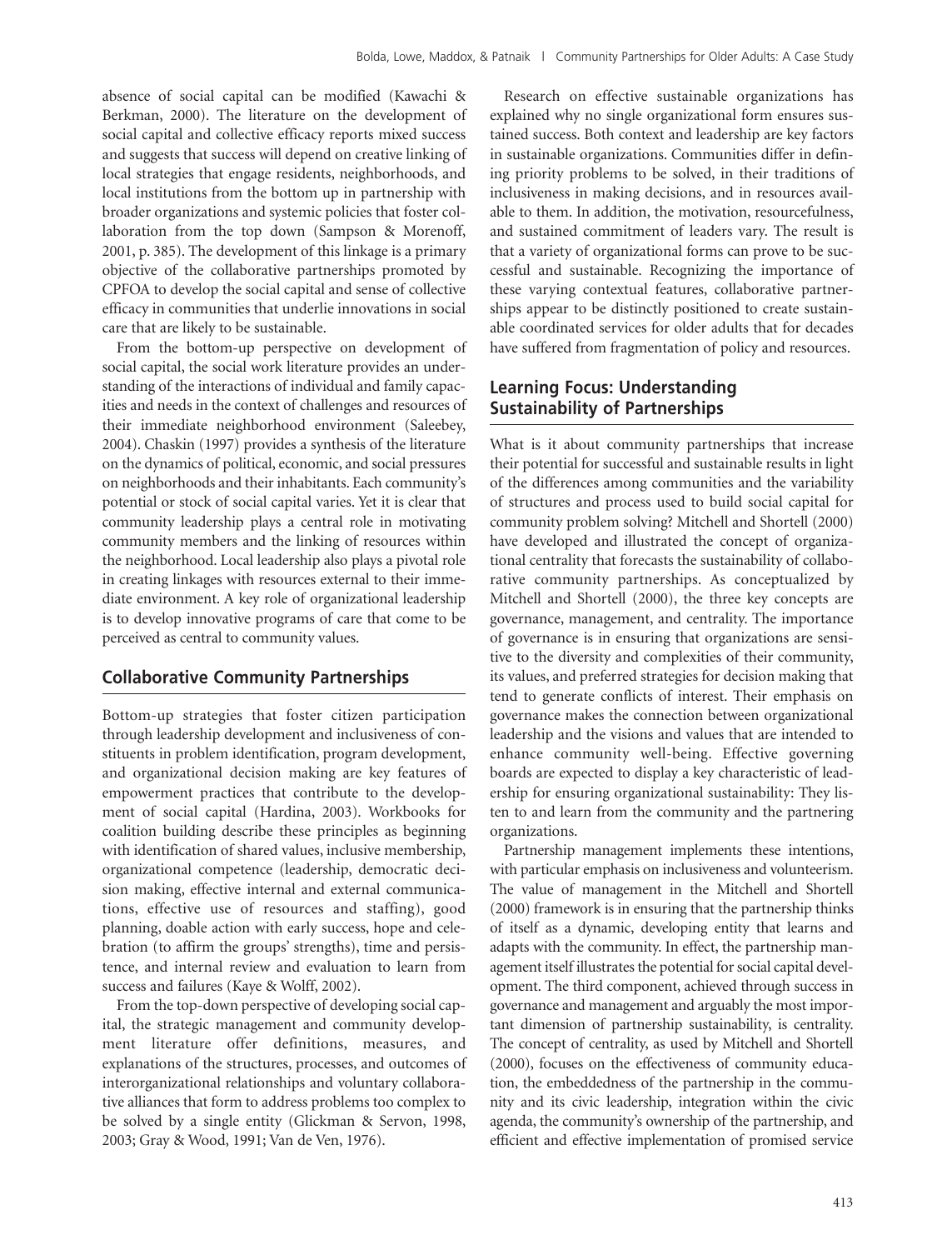programs. The logic of this argument is that evidence of organizational centrality forecasts sustainability of organizations. In the CPFOA program, interest in the documented centrality of community initiatives is perceived as an opportunity to define key elements of the legacy of community partnerships that indicate that they have made a difference in providing community care for older adults and why.

## **The Community Partnerships for Older Adults Program**

Structurally, CPFOA uses two phases. The first is the awarding of grant funds and technical assistance to competitively selected communities. The second phase is the dissemination of information and resource materials gained through the experience of the competitively selected communities. As of spring 2005, 11 communities have 18-month grants to develop strategic plans for the improvement of supportive systems for older adults in their community, and 8 communities have begun 4-year grants to implement their plans for improvements to meet the needs of current and future older adults. The dissemination phase of CPFOA was launched in 2004 with Internet access to information and resources materials derived from experience with the first group of development grant communities. This resource will grow with experience of the partnerships as they implement their strategies for improvements and through the exchange of information with other communities throughout the country.

The CPFOA program has a distinctive philosophy, one of teaching and learning and timely provision of technical assistance. Interaction among community partnerships occurs through periodic face-to-face meetings, regularly scheduled conference calls, and an interactive Web site. Originally developed in North Carolina by the Duke Long Term Care Resources Program's Teaching Communities Initiative with the support of the Kate B. Reynolds Trust, this philosophy is built on the belief that, in a democratic society, communities have much to teach and learn from one another about effective responses to common problems. Regular interaction among communities working with apparent success to create innovative, sustainable responses to community problems has a notable authenticity on which expert advice is built.

In this brief introduction to CPFOA, only selective illustration of organizational development and experience is possible. From these examples, however, it is possible to give the flavor of this initiative and the teaching and learning philosophy at work.

#### *Teaching and Learning*

At their initial gathering, program grantees were assured of technical assistance from resources locally identified or through the National Program Office. It quickly became apparent that the most useful teaching and learning would occur as partnership leaders shared their experience in identifying and solving the issues of partnership governance, management, and program development encountered in their communities. In addition, in their meetings and conference calls, they are indeed sharing their experiences through spirited exchanges. These are now occurring through unscheduled exchange between communities, regularly scheduled conference calls, annual meetings, and whenever and wherever more than one community is in close proximity. Partnership leaders from the eight communities have observed that they are increasingly comfortable and more open in their exchange since they completed the final round of competitive selection and have begun implementing their strategic plans. Nonetheless, the teaching and learning spirit of the program has been evident among sites from the start. For instance, during the first meeting of the initial group of competitively selected communities, participants began to explore the challenges they would face in including members of diverse communities in their partnerships' development and their communities' strategic thinking about priorities and approaches to improving their long-term care and supportive services systems.

Since that time, we have learned a great deal from these community partnerships. As of February 2004, we have begun to learn from the early experience of the first eight partnerships that are now implementing their improvement strategies. Each partnership has responded to the challenges of establishing communication with traditionally hard-to-reach populations, identifying and developing older adult leadership, and managing the myriad issues and opportunities that arise while maintaining focus on priorities identified by their community. Partners are taking each other seriously, listening to and engaging all sectors of their community, and pursuing opportunities to teach and learn with partnerships working in communities in other states. Partnership leaders are making a discovery frequently made by teachers: Teachers who learn to listen to those being taught have the opportunity to learn from those they teach.

#### *Essential Features*

All 24 partnerships were selected based on essential features of their work. The communities chosen shared evidence of leadership dedicated to the development of partnerships designed to improve the quality and accessibility of long-term care in communities. Each promised to develop a strategic plan for moving from where they were to where they wanted to be in the future. In addition, all provided a sense that they understood the value and importance of engaging more than the usual suspects in the process of framing their community's vision of the future, defining priorities, and selecting strategies to help them achieve their goals.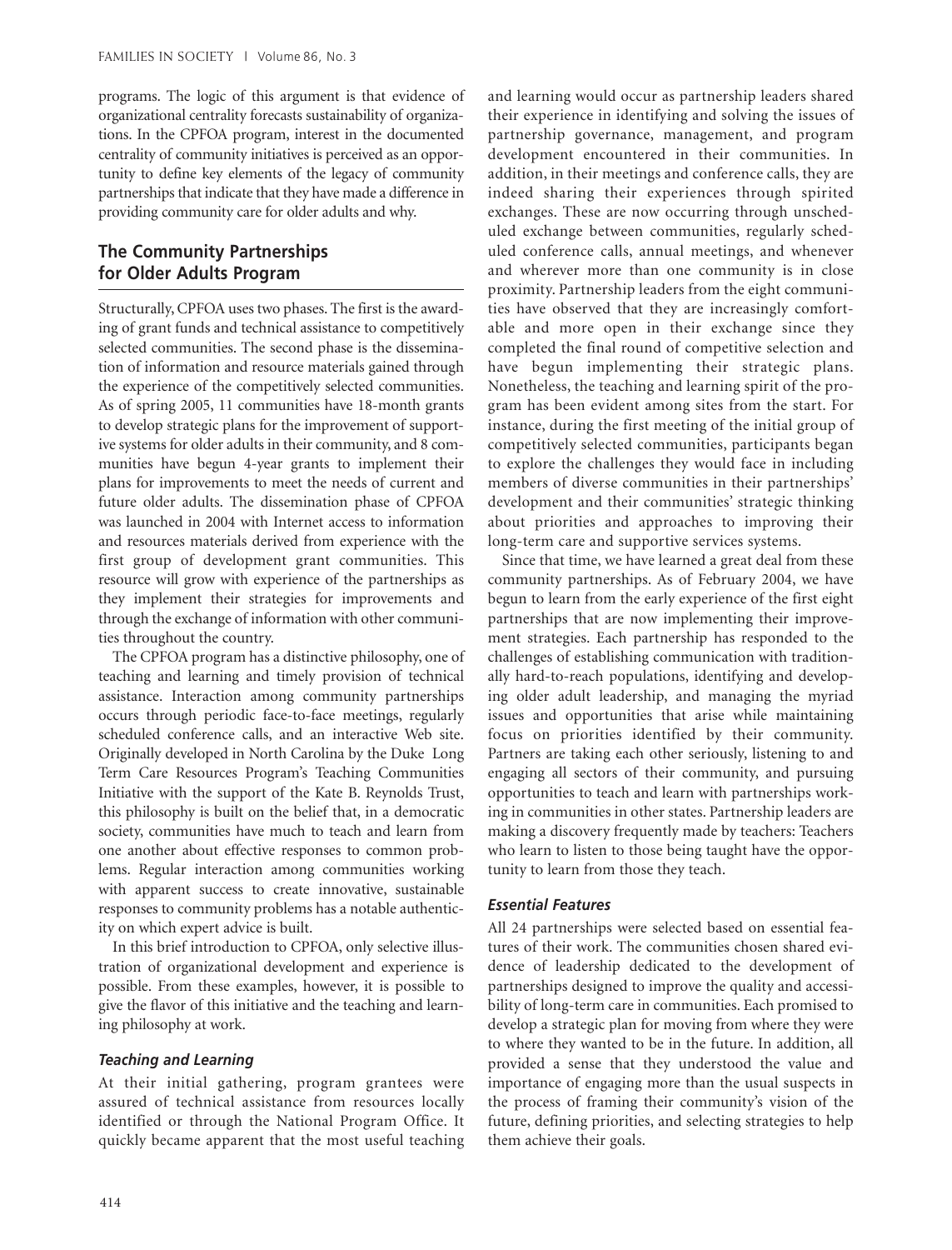|  |  |  | <b>TABLE 1.</b> CPFOA Partnerships Selected for Implementation Awards |  |
|--|--|--|-----------------------------------------------------------------------|--|
|--|--|--|-----------------------------------------------------------------------|--|

| PARTNERSHIP                                                       | LOCATION                          | <b>APPLICANT AGENCY</b>                                                                                     | <b>OLDER ADULT POPULATION</b> |
|-------------------------------------------------------------------|-----------------------------------|-------------------------------------------------------------------------------------------------------------|-------------------------------|
| Aging Atlanta                                                     | Georgia - Atlanta Region          | Atlanta Regional Commission*                                                                                | 350,000                       |
| Aging Futures                                                     | New York - Broome County          | Broome County Office for Aging*                                                                             | 41,500                        |
| Boston Partnership<br>for Older Adults                            | Massachusetts - City of Boston    | Veronica B. Smith Multi-Service Senior<br>Center (affiliate of Boston Commission on<br>Affairs of Elderly*) | 79,600                        |
| Care for Elders                                                   | Texas - Houston/Harris County     | Sheltering Arms Senior Services                                                                             | 350,000                       |
| Connecting Care Communities                                       | Wisconsin - Milwaukee County      | Milwaukee County Department on Aging                                                                        | 153,000                       |
| Maui Long Term Care Partnership                                   | Hawaii – Island of Maui           | Hale Makua                                                                                                  | 17,700                        |
| Successful Aging through Long-term<br>Strategic Alliances (SALSA) | Texas - El Paso County            | Rio Grande Council of Governments*                                                                          | 150,000                       |
| San Francisco Partnership for<br>Community-Based Care and Suport  | California - San Francisco County | San Francisco Department of Aging*                                                                          | 136,000                       |

\*Designated Area Agency on Aging.

The eight partnerships that are now implementing their strategic plans are the basis for this case study. These communities were selected because they exhibited evidence of growing leadership and broad participation in the development of their community's vision and plans for the future. Each presented viable opportunities to improve the availability and quality of community-based long-term care for older adults in their communities. Before examining these diverse CPFOA sites and how they are working from the bottom up and top down to focus attention on long-term care in their communities and develop the social capital and collective capacity needed to address supportive services improvements for older residents now and in the future, it is informative to briefly review the varying contexts within which these partnerships are working. Of note are the variations in implementation communities with regard to their (a) sociodemographic diversity, (b) partnership genesis, and (c) community history of organizational cooperation.

The eight communities currently working with CPFOA to implement their strategic plans for long-term care and supportive services systems improvements are listed in Table  $1.^2$ 

**Sociodemographic diversity.** The eight CPFOA sites vary in the size and diversity of their older adult populations. They range from rural communities with fewer than 20,000 older adults to major metropolitan areas with more than 350,000 older residents. The racial and ethnic diversity of communities ranges from those with multiple generations of Asian, Pacific Islanders, Latino, and African American residents or more recent immigrant elders to communities in which the majority of older adults are either Hispanic/Latino or White.

**Partnership genesis.** Each of the eight partnerships has grown from different starting points. One partnership began working as a group well over a decade ago, building bridges and instituting incremental improvements to integrate systems of support for older adults. Others have grown from informal cooperative efforts, in which subsets of the current partnerships have worked together for years. Four of the partnerships formed more recently. One coalesced in response to community dialogue about the need for additional services and concern for older adults lingering in acute-care hospitals as a result of the lack of services. Others have emerged from coalitions of local organizations seeking maximal efficiency in their use of scare resources to meet growing social needs.

Each partnership has a fiduciary relationship that serves as their applicant agency. Most have chosen their designated area agency on aging or a closely related entity. Not surprisingly, there is variability here as well. Two applicant agencies are free-standing nonprofit providers of senior services, including home- and community-based and nursing home services.

**Community history of organizational cooperation.** The cooperative history of these eight communities varies dramatically, and each partnership reflects its community's culture and history. Two partnerships operate in communities with a long history of cooperation that is reflected in their pronounced preference for reliance on social norms and informal understandings among public and community organizations. In contrast, one community has a long tradition of competition, and the partnership operates in an environment of strong divides and political jockeying that contributes to a reluctance to collaborate. The remaining five partnerships fall along the spectrum of cooperation from strong positive to strong negative historical experiences with cooperative relationships. One or two partnerships fall in the center of this spectrum, which is best defined as a community in which there has been relatively little communication about long-term care issues or older adults, and the current or recent memory of cooperative efforts is not evident.

<sup>2</sup> A more detailed description of these sites can be found at http://www.cpfoa.org.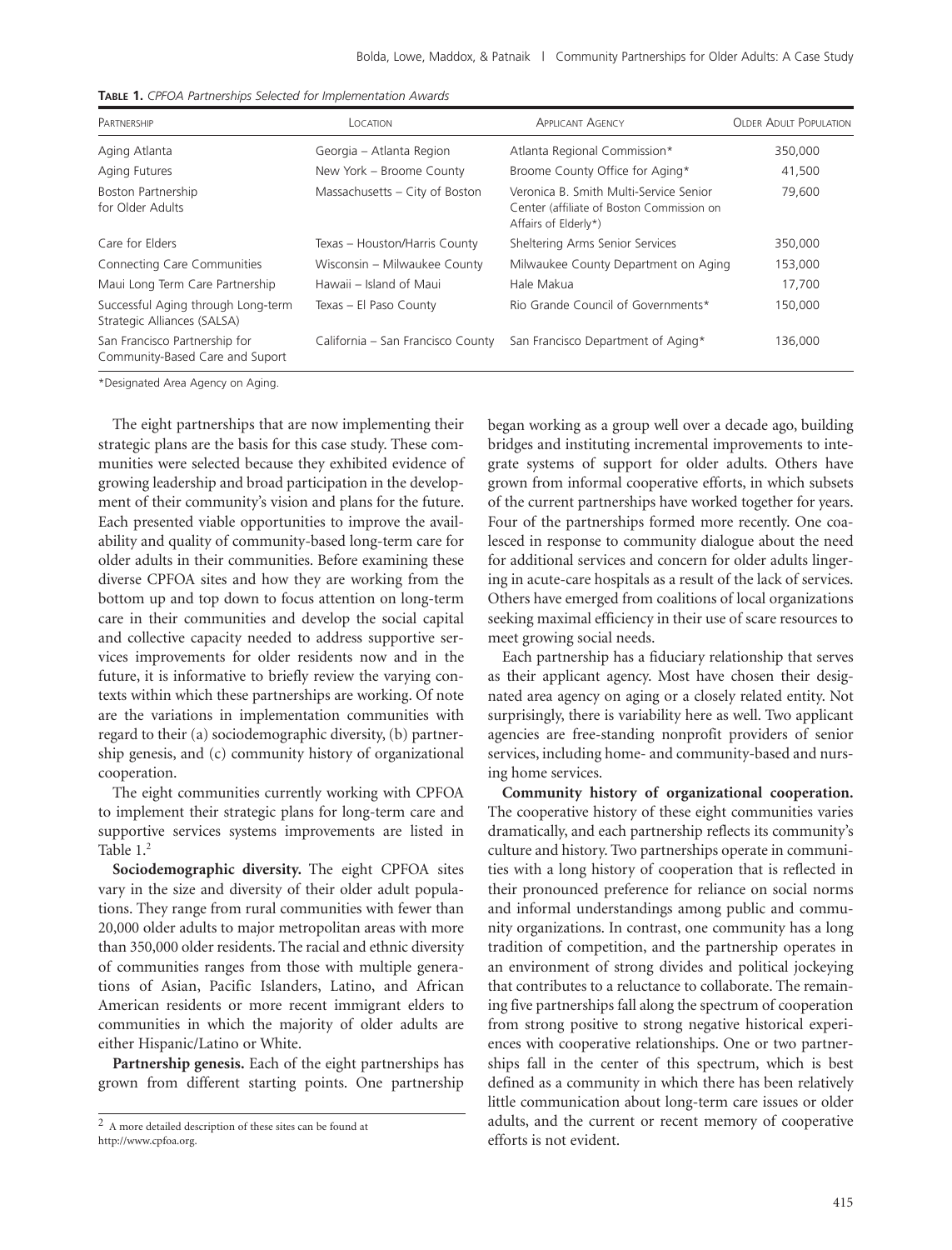#### *Different Choices*

Despite this contextual diversity, the partnerships illustrate that, although communities operate in widely varying contexts, collaboration can flourish, albeit in many different ways. Evidence of growing, sustainable partnerships and the inevitable variability suggested by organizational theory can be observed in the choice of techniques used in their early community building for strategic planning. Some of these techniques are highlighted to illustrate approaches used to

- 1. learn about community,
- 2. share what is learned,
- 3. foster dialogue, and
- 4. define priorities.

That these partnerships are reading their communities is also reflected in the long-term care priorities adopted and the strategies chosen to implement change.

#### *Community Building for Strategic Planning*

To learn about the community, partnerships have engaged in primary data collection to hear community views. They have trained older adult volunteers who have canvassed door to door in targeted areas. They have conducted focus groups with various stakeholder groups and have worked with university partners and student interns to conduct community surveys and interviews with civic leaders, local businesses, and long-term care facility residents and underserved populations within their communities. Secondary data have been obtained from partners, Medicaid, the U.S. Census, and surveys conducted by others. These data have been analyzed using a variety of methods, ranging from univariate reports of utilization to sophisticated multivariate analyses using geographic information system (GIS) software.

To share what is learned, partnerships have consolidated volumes of existing reports and plans to describe long-term care and the situations of older adults in their community. The compendia have attracted media attention, are used by partnering agencies as reference documents, and are being used by local foundations for planning how to invest in their community. Community maps prepared by university and community development partners have been used to target neighborhood risk profiles and to match risk with service availability. Maps have been used in public meetings to explore crime rates and acquaint neighborhood groups with needs of older adults.

To foster community dialogue, partnerships used study circles, ongoing focus groups, town hall meetings, and discussions or talk sessions at regional and neighborhood gatherings. Partnerships have sought new members and developed orientation and mentoring relationships to ensure that new members have a "safe" way to get answers to their questions and enter into a conversation that is ongoing. Partnerships are taking the table to the community to hear from and work with traditionally underserved groups in their communities.

To define community priorities for long-term care and supportive services systems improvements, these communities have used both small-group and community-wide events. Communities used town meetings, surveys, or other means to generate lists of concerns and then proceeded to narrow the lists and rank their priorities using large- and small-group decision-making tools, including facilitated breakout session or electronic polling at community-wide meetings. In preparing their community's strategic plan, most partnerships established review criteria to select the top priorities from among the myriad issues and ranked lists developed with their community. Examples of the criteria used by partnerships for final selection of priorities and strategies include size of the group impact, immediacy of the problem-time horizon, anticipated consequences of failure to act, political and economic feasibility, expectations of sustainability, and other principles and considerations defined by the partnership.

#### *Long-Term Care Priorities Adopted*

Each community independently defined priorities and strategies for improvements, yet several common challenges and needed changes have emerged across communities. There has been universal recognition of the need for improved communication about available home- and community-based longterm care services. This recognition locally was reinforced by data and information supplied to partnerships from a random digit-dial telephone survey of community residents aged 50 and older, with oversampling of persons defined as at risk (Black & Brown, 2004). These surveys provided information on pronounced differences in awareness about long-term care options across the eight communities and some striking similarities. For example, among vulnerable respondents (defined as persons age 75 or older and persons ages 60–74 who self-rate their overall health as fair or poor or who have chronic illnesses), more than 60% did not know that Medicare does not pay for personal care services or that Medicaid does pay for such services. Approximately 30% of vulnerable respondents were not aware of personal service or door-to-door transportation services in their communities, and nearly 20% would not know where to go to obtain information on personal care services.

All other information gathering was conducted by individual community partnerships and is reflected in the array of substantive long-term care issue areas tagged as priorities for improvement. Personal safety concerns, volunteerism, developing older adult leaders, housing, and transportation were identified as priority issues in most communities. Caregiver supports and paraprofessional workforce development initiatives are priority concerns for multiple communities. Support for older adults with depression or other mental health problems can be found in priorities for four of these communities, whereas the interface between community and hospital at the time of admission and discharge are among priorities for two communities.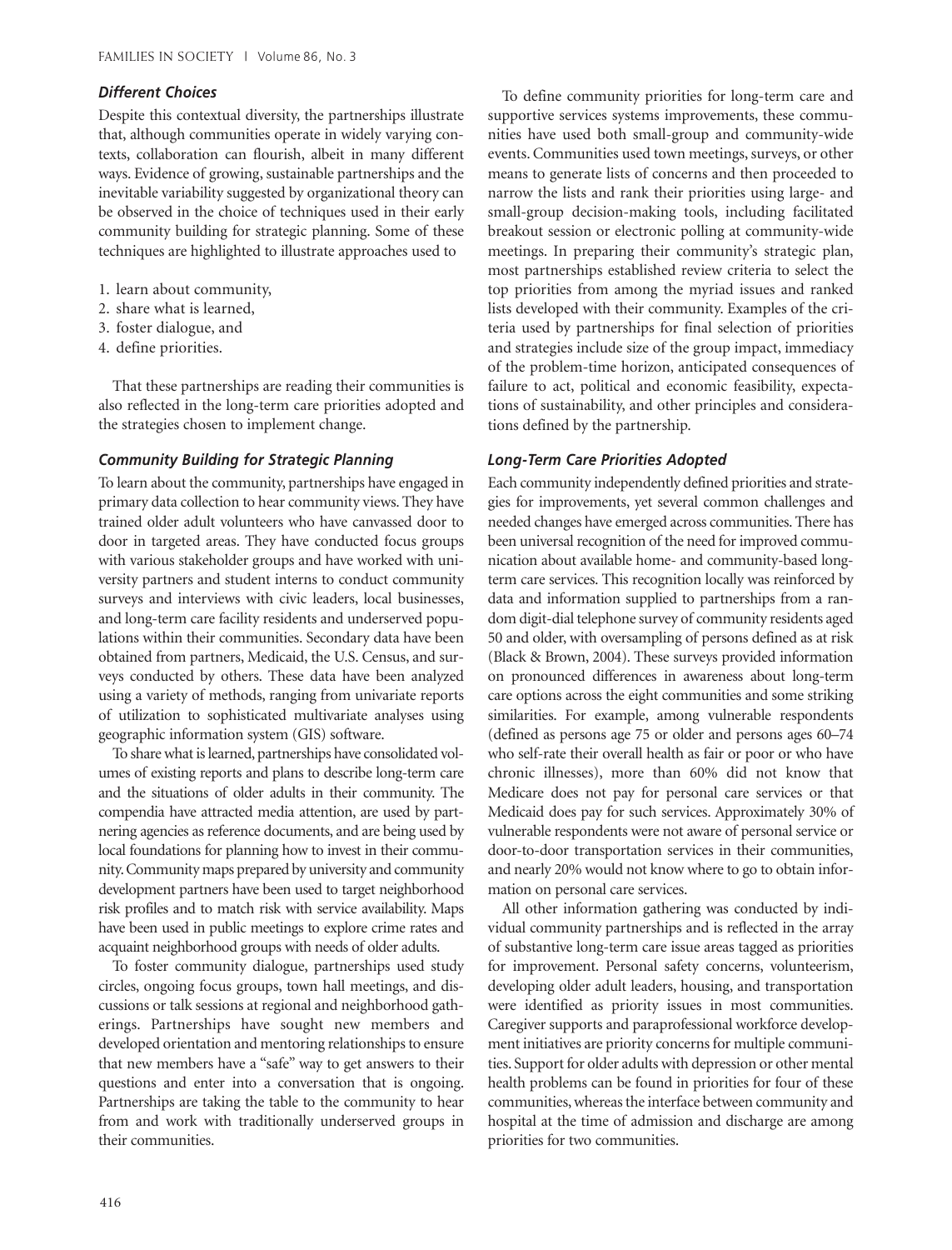#### *Strategies Chosen*

The strategies for improvement being pursued by communities are further evidence of partnership responsiveness and sensitivity to their community. Several communities are developing strategies for improved communication between providers of long-term care services using electronic communications or interface protocols for care coordination.

Communication strategies to improve access to information about long-term care services include traditional newsletters and public speaking engagements and a variety of database development activities. Partnerships are demonstrating growing sophistication in their methods and success in social marketing. Several communities have worked with media partners to secure weekly radio shows and columns in daily newspapers. Partnership priority topics have been the subject of local television programs, with

half-hour shows discussing the issues or educating community members. In response to a coordinated campaign addressing one partnership's chronic disease management goal, more than 420 viewers called in to request informational packets on stroke prevention and local support services during a 2-hr community telephone bank that aired on a local television station. Other communications activities include creative use of public access television and coordinated print and air media campaigns.

In contrast, one community has a long tradition of competition, and the partnership operates in an environment of strong divides and political jockeying that contributes to a reluctance to collaborate.

importantly, they are no longer expecting solutions from "out there." CPFOA partnerships have begun to counter the challenge of the new federalism's fragmentation of policy and funding with organizational partnering. In that response, they are also demonstrating the usefulness of a teaching and learning philosophy in which they benefit from shared experience in program development. They are recognizing that they can and are shaping the long-term care delivery system in their own communities and are gaining confidence and insights from their exchange with one another.

#### *Implications for Social Work Education and Practice in Aging*

Social workers are central to the provision of services that are provided by many of the community partnership orga-

> nizations in this program. They also are leaders in many of the community partnerships and bring to their work not only a strong commitment to improve services for older adults and their families but also skills in organizing and building collaborative relationships, program planning and design, and advocacy for policy and systems change. Further, from their direct practice experience, they draw on individual and family stories about the failures of longterm care or the possibilities for new models and use this

knowledge to inform the collective work of the partnership.

Neighborhood strategies were initially anticipated in two communities, but these subarea or subpopulation approaches are becoming nearly universal as partnerships listen to and work with their community members to implement their strategies and begin to learn more about such approaches from one another. The definitions of neighborhood are distinctly varied and include both functionally and geographically defined groups. Functionally defined neighborhoods include business districts, ethnic groups, and lesbian, gay, bisexual, and transgendered communities. Geographic neighborhoods are defined by political boundaries, GIS-targeted census tracks, and traditional historical neighborhood identities.

Partnerships are operating in different environments, on different issues, using different strategies that are evidence that "no one size fits all."At the same time, they have adopted a common lexicon and debate and explore governance issues and conflict resolution by exchanging ideas, materials, and experience. Each community has shown leadership in multiple areas, no one community "has it all figured out," and all are learning from one another. Perhaps most

The practice environment of the 21st century is increasingly more complex as the federal government continues to devolve responsibility for aging and other services to the states and the states look to communities for solutions. Dramatic changes in the economy, in demographics, and in service delivery require that social workers become active participants in community solutions for complex social problems. The growing trends toward community practice provide an ideal opportunity for social workers to maximize their skills and knowledge in community capacity building, social and economic development, social capital, empowerment, and advocacy (Moxley, Gutierrez, Alvarez, & Johnson, 2004). By becoming active participants in community partnerships that seek to change long-term care systems to better meet the needs of older adults and their families, social workers can use these skills to implement and evaluate models and interventions that work.

Yet, although the growth of older adult population will continue at unprecedented rates, the supply of social workers